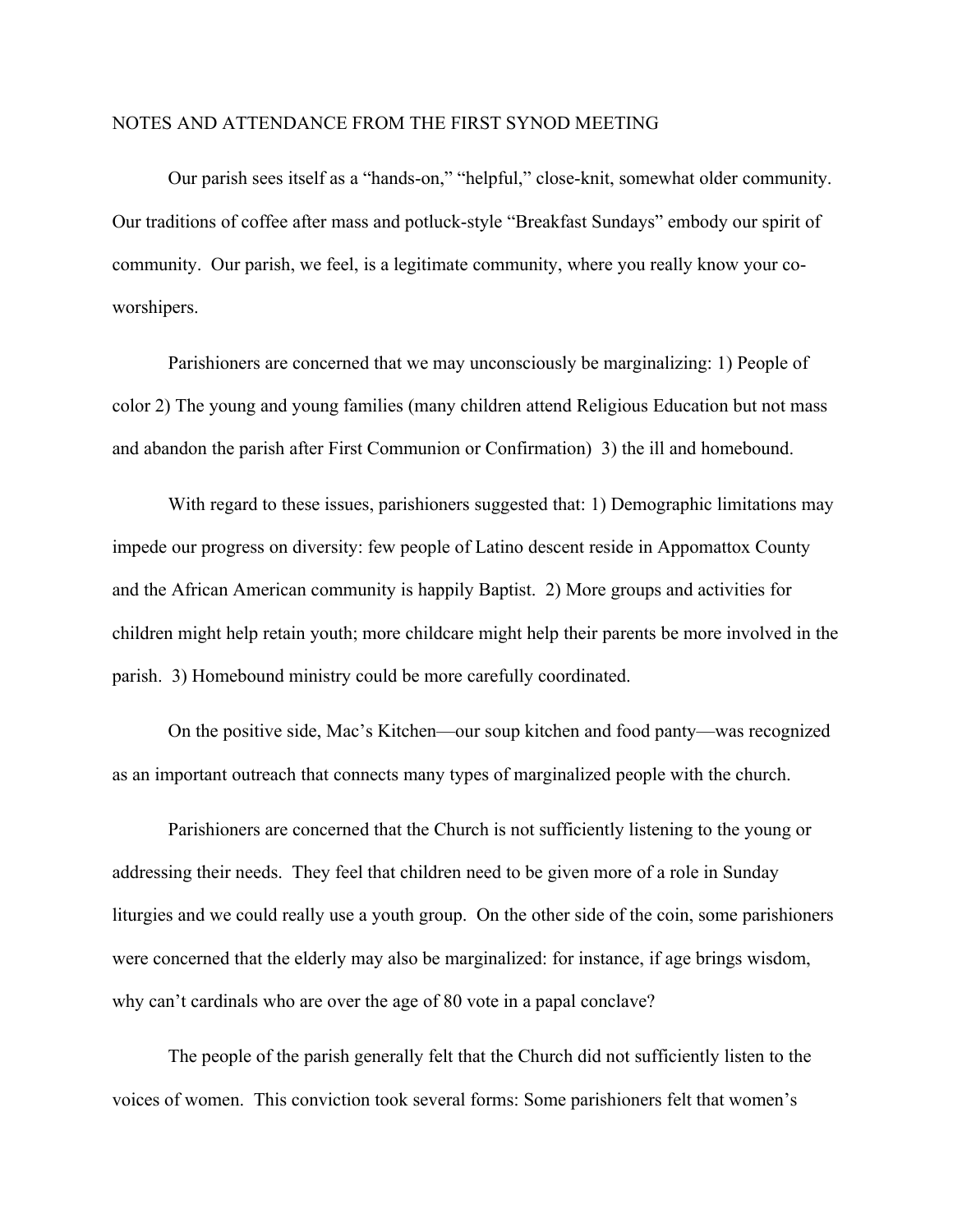voices could be better heard simply if the laity were given a louder voice in the Church (as with this synod). Others felt that the ordination of women as deacons was necessary if the Church is to truly understand and minister to women. Still others argued for female priests.

Conflicting opinions were expressed with regard to the reality of clericalism in the Church today. One parishioner asserted that clericalism is an enormous problem and that, even in our own parish, the laity simply abandon their opinions if the priest ever says something different. Another parishioner countered that actually priests typically just try to be agreeable and keep the congregation getting along; they do not really function as an authority.

Parishioners generally agreed that small, rural communities like our own have difficulty being heard in the governance of the Catholic Church in America, which is oriented primarily towards the needs of major metropolitan areas.

The people of the parish feel that our liturgies are truly active and participatory. The music is "joyous" and the style friendly and informal. The homilies are considered to be downto-earth and engaging. Some parishioners would like to see this informal style go even further: they would like Catholic worship to have the unstructured and spontaneous style of a Baptist or Pentecostal service.

January 25, 2022 Attendees:

John Seaquist

Sheila Seaquist

Mary Metzinger

John Metzinger